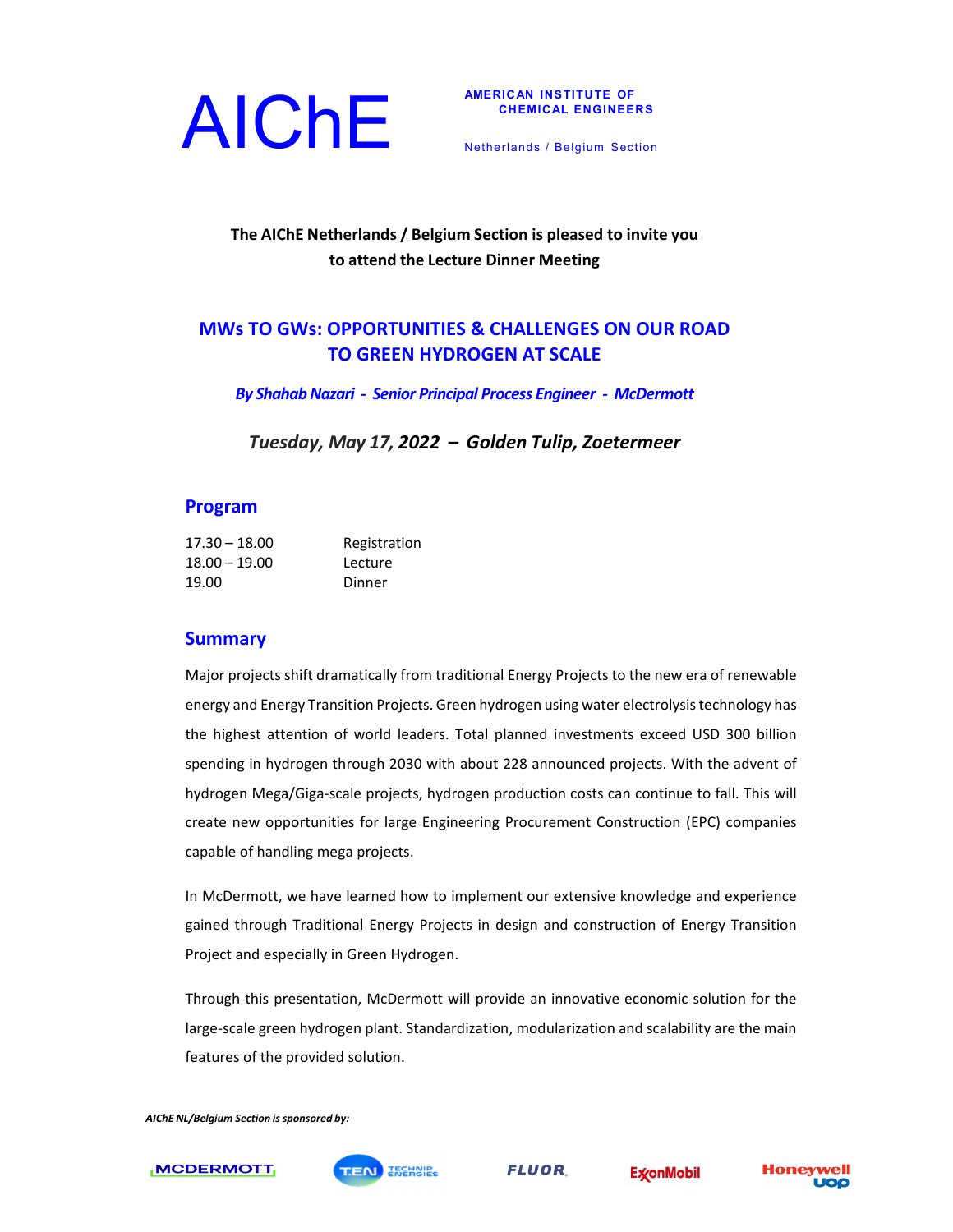

# AIChE<sup>AMERICAN INSTITUTE OF</sup>

## **Professional Background of the Speaker**

Shahab has more than 25 years of process engineering experience in a variety of energy, petrochemical and energy transition projects. Shahab also serves as McDermott's Global Technical Lead for Green Hydrogen. He is engaged in early concept development and detailed engineering scope for water electrolysis projects with a special emphasis in scaling up capacities and identifying system efficiencies in the balance of the plant.

Moreover, Shahab also provides subject matter expertise in other areas of the energy transition, such as Direct Air Capture technologies, and the evaluation of integration opportunities across different sectors and technologies. In addition, Shahab leads the Utility and Off‐site group at McDermott, The Hague*.*

*AIChE NL/Belgium Section issponsored by:*